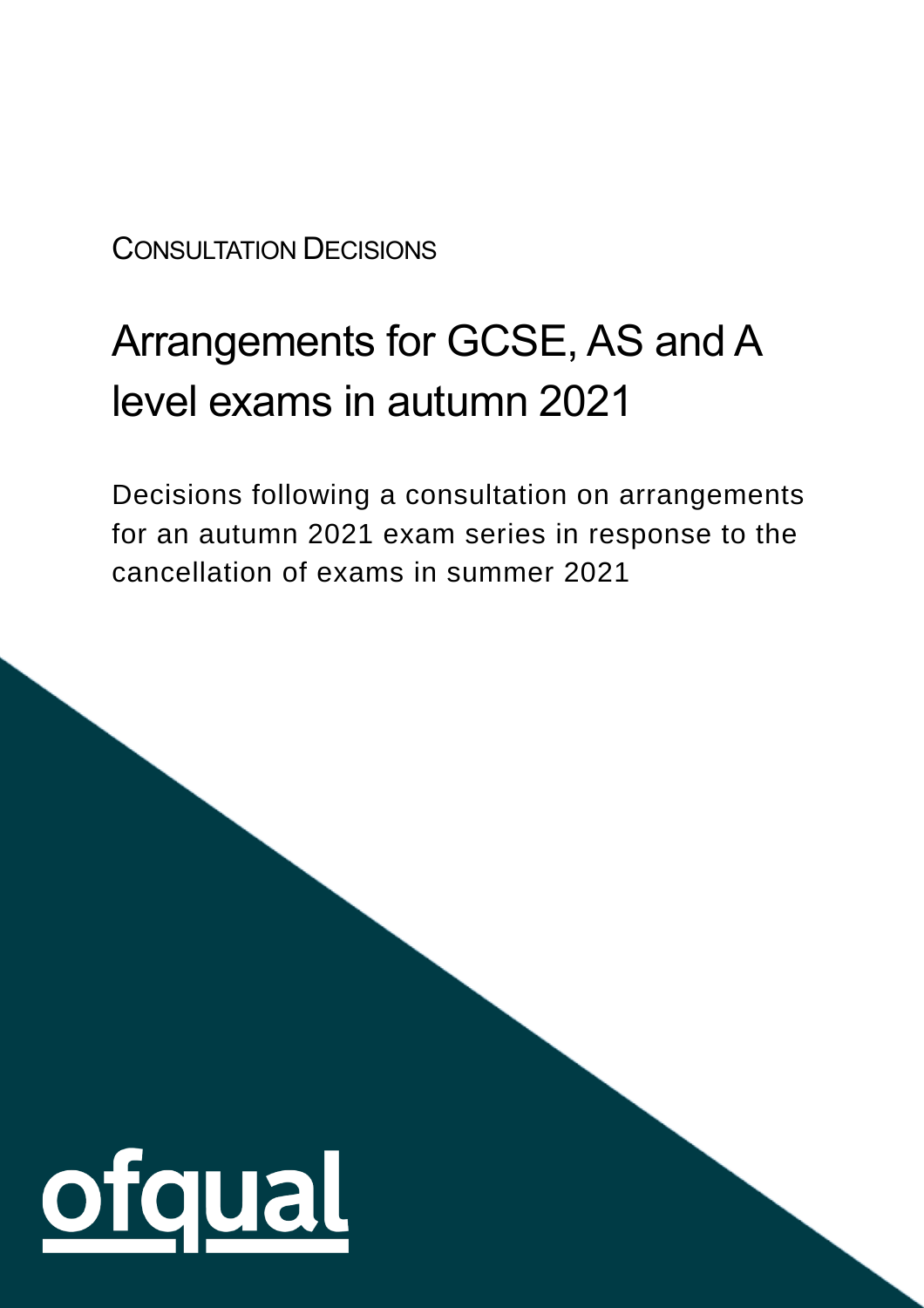## **Contents**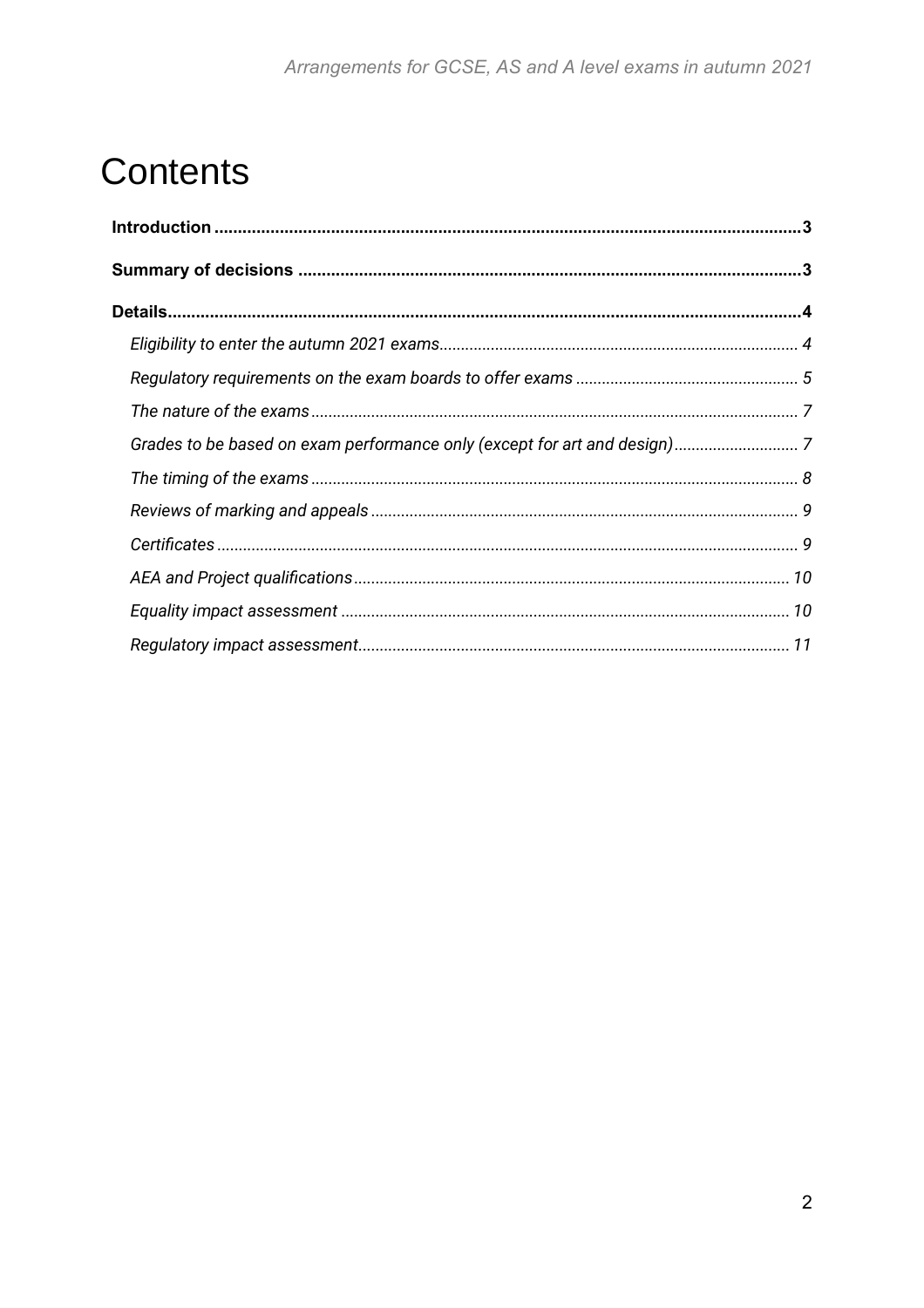## <span id="page-2-0"></span>Introduction

Following the government's decision that GCSE, AS and A level exams cannot be held in summer 2021 in a way that is, and is perceived to be, fair, in response to the coronavirus (COVID-19) pandemic the Secretary of State directed Ofqual on 23 February 2021 to make provision for a full series of GCSE, AS and A level exams to be held in the autumn.

We consulted on our proposed arrangements for this exam series from 17 March to 9 April 2021. We have published an [analysis of the 1053 responses we received.](https://www.gov.uk/government/consultations/consultation-on-arrangements-for-an-autumn-2021-exam-series) We set out in this document the decisions we have taken following the consultation.

## <span id="page-2-1"></span>Summary of decisions

We have decided that:

- 1. Any student who receives a teacher-assessed grade (TAG) this summer, or who an exam board reasonably believes would have entered for the exams in summer 2021 had they taken place, can take the corresponding GCSE, AS and A level exams in autumn 2021. In addition, any student who was aged at least 16 on 31 August 2021 can take the GCSE English language and maths exams, as is usually the case.
- 2. We will require the exam boards to offer exams in all GCSE and A level subjects and to offer AS exams in biology, chemistry, further maths, maths and physics. Each exam board can decide whether to offer exams in the other AS subjects if it wishes to do so.
- 3. An exam board will not have to offer exams in any subject for which it has received no entries by the entry deadline.
- 4. The exams will be in their normal format, with no adaptations being made.<sup>1</sup>
- 5. Except for art and design qualifications, grades will be determined by students' performance in the exams only – there will be no non-exam assessments.
- 6. For art and design qualifications, grades will be determined by students' performance in a task set and marked by the exam board.
- 7. AS and A level exams will be held in October and GCSE exams in November and December. We will also allow, but not require, the exam boards to offer GCSE English language and GCSE maths exams in January 2022 for

<sup>&</sup>lt;sup>1</sup> Reasonable adjustments will be made for disabled students.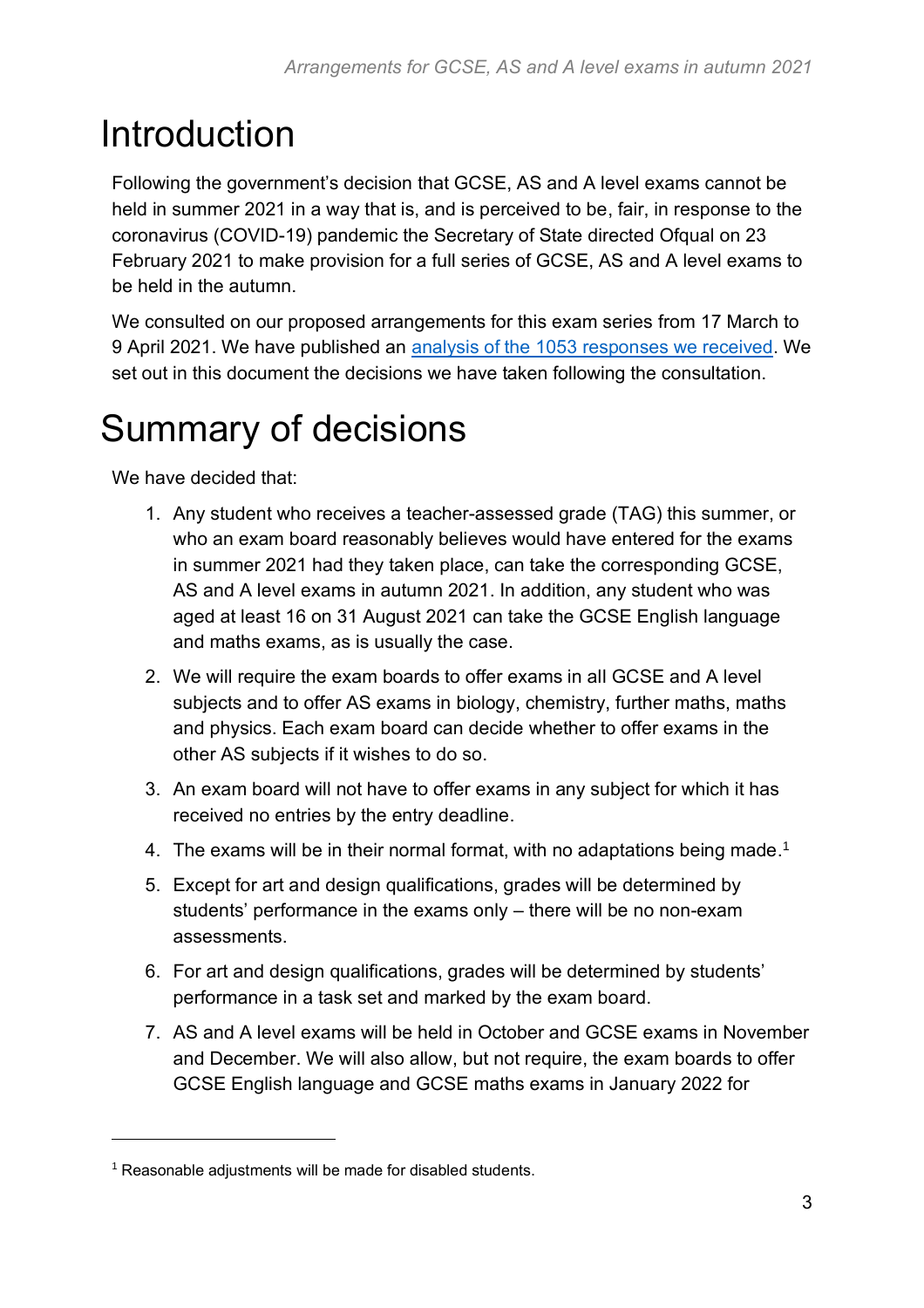students who were eligible to enter the autumn exams in those subjects but did not do so.

- 8. The usual arrangements for appeals and reviews of marking<sup>2</sup> will apply to the exam series.
- 9. An exam board must issue a replacement certificate to a student showing the higher of an autumn 2021 or summer 2021 grade in response to a request from that student. We will not require the exam boards to provide replacement certificates for students showing the higher of the summer 2020 and the autumn 2021 grade.

## <span id="page-3-0"></span>Details

#### <span id="page-3-1"></span>Eligibility to enter the autumn 2021 exams

There was clear support from those who responded to the consultation for any student who receives a teacher-assessed grade in summer 2021 to be eligible to enter the corresponding autumn 2021 exams (91% agreed or strongly agreed for GCSEs, 76% for AS and 92% for A levels). There was also clear support for allowing the exam boards to accept entries from students who, in the exam board's opinion, would have entered the exams in summer 2021 had they not been cancelled (84% agreed or strongly agreed).

Views were more mixed on whether other students should be allowed to take the exams, with parents and students (including private students such as those who are home educated) generally being in favour with more mixed views from school and college staff. Overall, 60% agreed or strongly agreed that GCSE exams should be open to any student. The corresponding figures for AS and A level were 54% and 59% respectively. Many of the comments in favour of allowing all students to enter the exams referred to private candidates, who might have decided not to seek a teacher-assessed grade in summer 2021 but to take exams in the autumn instead. Some respondents raised concerns that entries from such students might not be accepted by the exam boards because they could not provide evidence of their intention to take the summer exams.

 $2$  By 'usual' we mean the arrangements that apply when examinations take place. Information about Ofqual regulations for reviews of marking and appeal arrangements are included in [qualification level](https://www.gov.uk/government/publications/gcse-9-to-1-qualification-level-conditions)  [conditions and guidance for GCSE](https://www.gov.uk/government/publications/gcse-9-to-1-qualification-level-conditions) and [qualification level conditions and guidance for GCE.](https://www.gov.uk/government/publications/gce-qualification-level-conditions-and-requirements) Further [information can be found on the JCQ website.](https://www.jcq.org.uk/exams-office/appeals/)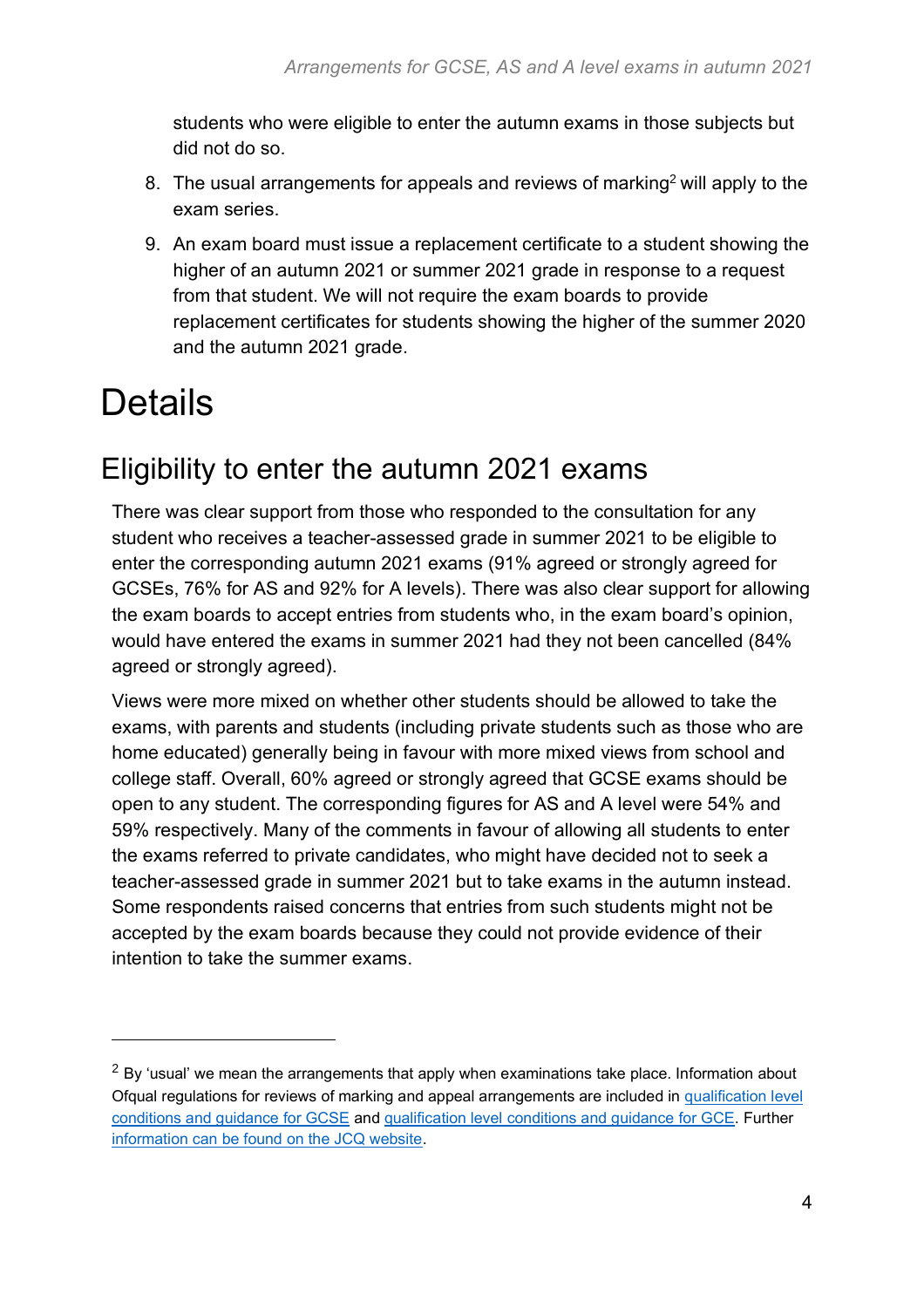Other respondents, including teachers and those from schools and colleges, raised concerns that autumn exams would be an unhelpful distraction for students and that students would be ill-prepared to take exams at that time.

We have decided that entry to the autumn 2021 exam series should be restricted to students who receive a teacher-assessed grade in summer 2021 and to students who, in the opinion of the exam board, would have entered summer 2021 exams had they not been cancelled. We will expect the exam boards to give the benefit of any doubt to private candidates, to address concerns that they might not be able to provide evidence of their intention to take exams in the summer had they taken place.

We have decided not to open up entry more widely. Exams will be provided in the autumn solely in response to the cancellation of the summer exam series (except for GCSE English language and GCSE maths exams which are always available in the autumn).

Students who were not planning to take exams in the summer would not have expected to have the opportunity to take exams in the autumn and would not have been preparing to do so. Their progression will not be affected if they cannot take exams in the additional exam series in the autumn. As explained below, students will be assessed by exam-only in the autumn series (except for art and design). It would be preferable for students who were planning to take exams in summer 2022 to wait until then so they have the maximum opportunity to demonstrate their full range of knowledge and skills.

## <span id="page-4-0"></span>Regulatory requirements on the exam boards to offer exams

Respondents to the consultation mainly agreed that we should require the exam boards to offer GCSE and A level exams in autumn 2021: 77% said we should require the exams boards to offer GCSE exams and 80% that we should require them to provide A level exams. Views were more mixed on AS, with the majority of the exam boards arguing that they should be prohibited from offering AS exams in the autumn. Views were more evenly split among parents, students and teachers about provision of AS exams. We asked for views on whether we should require or permit the exam boards to offer AS exams, or prohibit them from doing so. Overall 40% of all respondents said we should require the provision of AS exams, 45% that we should permit the exam boards to offer AS exams and 15% that we should prohibit them from doing so.

Arguments against requiring the exam boards to offer AS exams tended to focus on the low entry rates, the additional costs to exam boards of providing them and their lower value (relative to A levels) for progression purposes. Arguments in favour of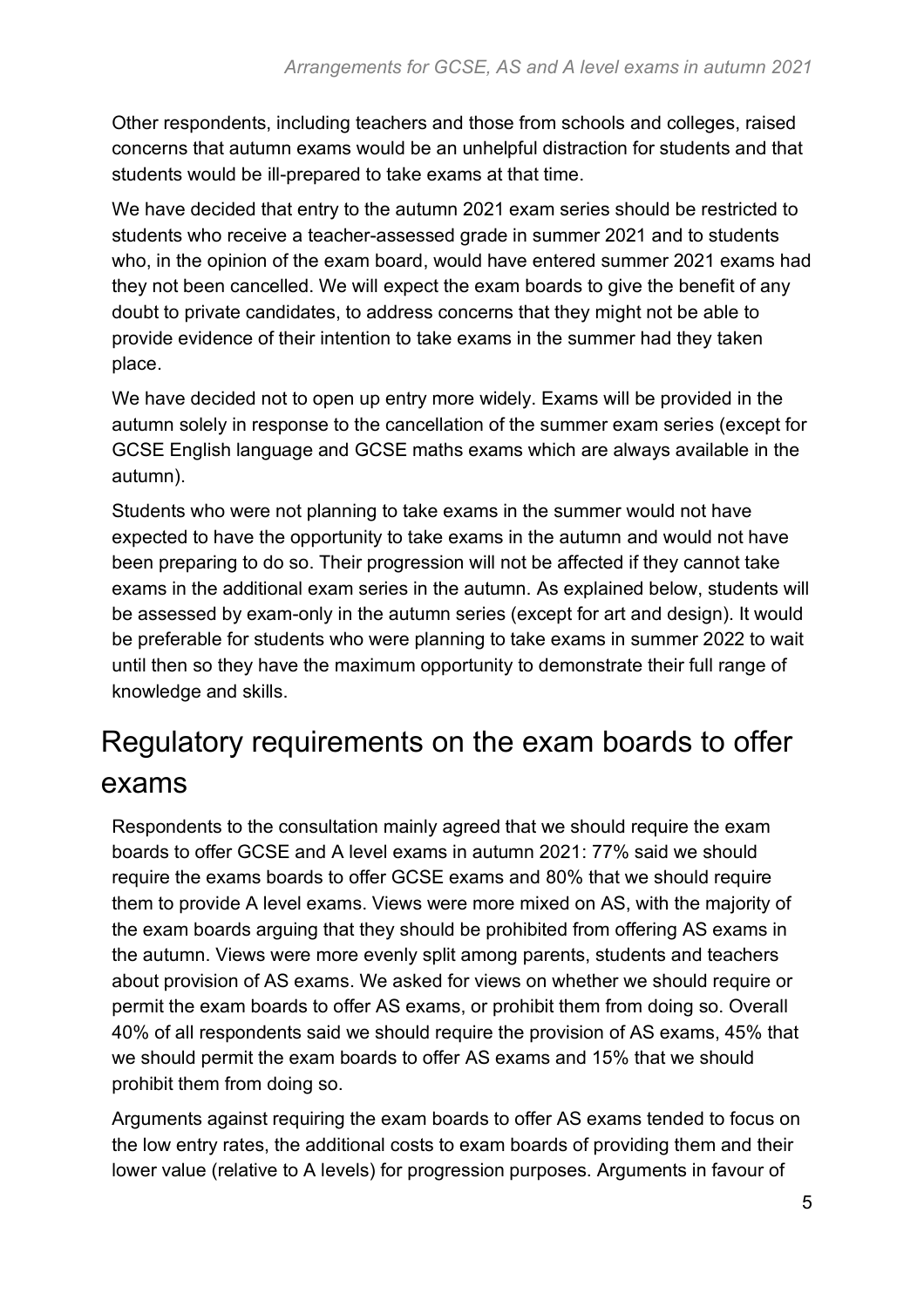requiring the exam boards to provide AS exams tended to highlight the value of the AS for private candidates who, in particular, can find it more difficult to secure predictive grades to support their higher education applications, and fairness for students generally. Some responses singled out further maths AS as an important qualification for progression onto some higher education programmes.

We have decided to require the exam boards to provide GCSE and A level exams in all subjects. We have decided that the exam boards should be required to offer AS exams in the following subjects only: biology, chemistry, further maths, maths and physics. The exam boards will be able to offer AS exams in other subjects if they choose to do so.

In coming to our decision, we have taken into account the number of students who took AS exams in autumn 2020. The only [subjects in which the](https://www.jcq.org.uk/examination-results/) exams were taken, across the exam boards, by at least 100 candidates were:

- biology: 198
- chemistry: 258
- maths: 335
- further maths: 107
- physics: 158

The provisional entry figures were higher for these (and other subjects) but, as observed by some respondents to the consultation, a number of students who entered for the exams (at all levels) did not take them. <sup>3</sup> We believe that it would be disproportionately burdensome to require the exam boards to provide AS exams in subjects for which the take-up is likely to be extremely low. Entries to AS exams have been declining year-on-year since 2015 when the AS was decoupled from the A level. AS qualifications are not usually required for progression purposes, except for maths and further maths.

We have also decided that an exam board can withdraw the offer of any exam if it has received no entries for it by the entry deadline.

 $3$  Provisional entries were: biology – 275, chemistry – 340, further maths – 115, maths – 410, physics – 200. There were also 130 provisional entries for psychology although only 94 students took the [exams.](https://www.gov.uk/government/statistics/entries-for-as-and-a-level-autumn-2020-exam-series)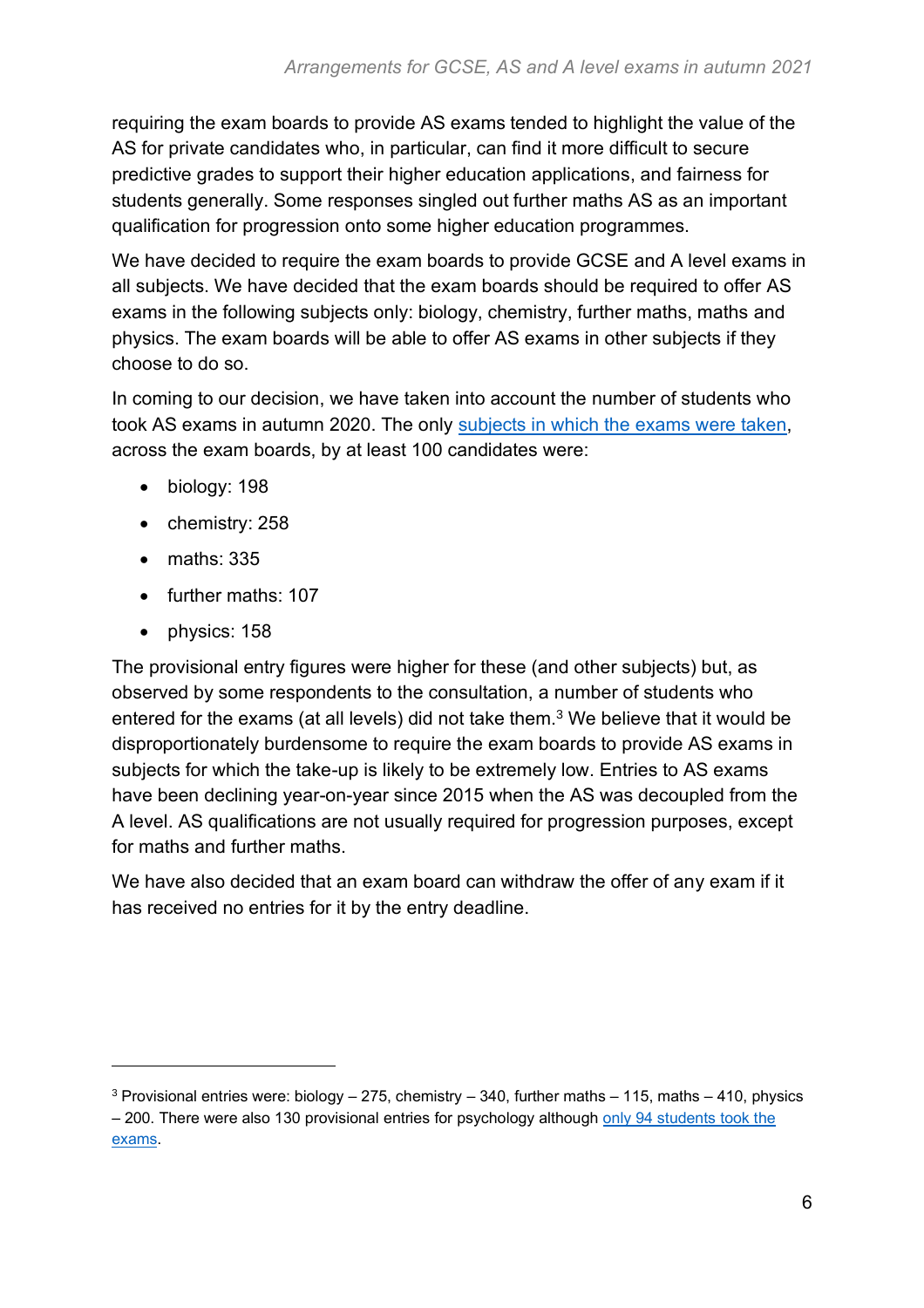#### <span id="page-6-0"></span>The nature of the exams

We proposed that the autumn exams should comprise the usual number of papers per subject. Overall, 74% of respondents agreed or strongly agreed with this proposal. We proposed that the style of questions included in the exams should not be changed for the autumn series. Overall, 89% agreed or strongly agreed with this proposal. We also proposed that the exams should be their normal format: 86% of respondents agreed or strongly agreed. 85% of respondents agreed or strongly agreed that the exam should be taken under the normal conditions.

Respondents raised concerns that, if changes were made to the way exam papers were presented or to the way the exams were conducted, students would not have the time or support needed to adjust to the different approach. They would therefore be disadvantaged by any changes.

We also proposed that students should not be given advance information about the topics that would be included in the exam papers. Student views were mixed with regard to this proposal. Private candidates were more supportive of our proposed approach than other students. Overall, 58% of all respondents agreed or strongly agreed that students should not be given advance notice about the content of the papers, 11% neither agreed or disagreed and 30% disagreed or strongly disagreed.

We also sought views on our proposal that students should only have access to the usual support materials in the exams. Again, student views were more mixed but, overall, 69% of all respondents agreed or strongly agreed with this proposal.

We have decided that the autumn exams should be in their normal format and that no adaptations should be made (other than reasonable adjustments for students with special educational needs or disabilities). This will make sure the exam arrangements are familiar to students, avoid the risk that such arrangements might advantage students who have access to support over others, and will avoid additional costs and workload for teachers, exams officers and the exam boards.

## <span id="page-6-1"></span>Grades to be based on exam performance only (except for art and design)

A majority of all types of respondent agreed that grades from the autumn series should be based on students' performance in exams and, with the exception of art and design, there should be no non-exam assessment in the autumn series. Overall, 69% of respondents agreed or strongly agreed with this proposal. Private candidates were more supportive than other students; schools and colleges and their staff were particularly supportive.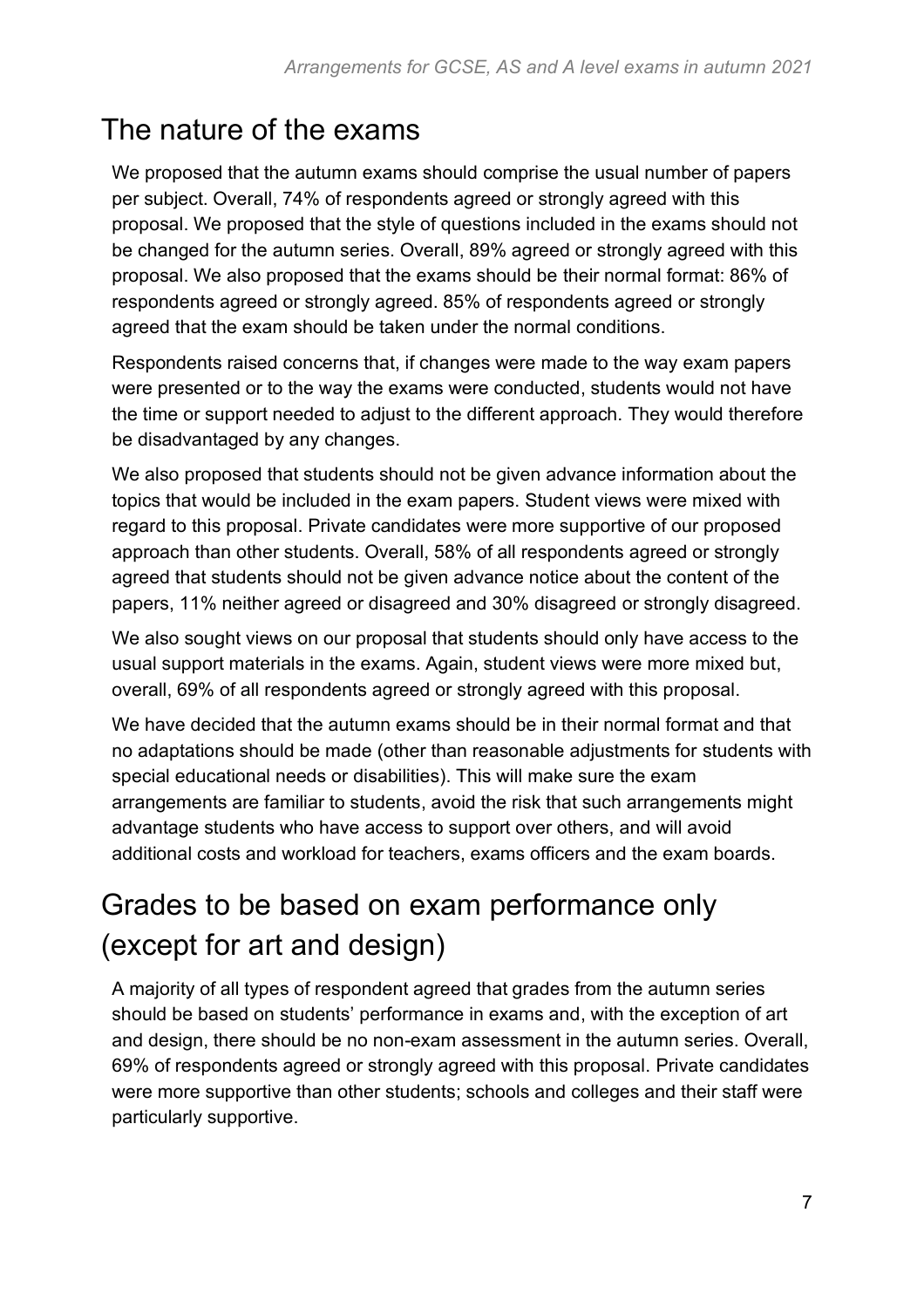While we recognise the importance of the usual non-exam assessments in many subjects, and especially those with a performance element such as dance and drama, we believe the difficulties of completing such assessments in the autumn would outweigh the benefits. We have therefore decided that grades should be based on students' exam performance only.

Many respondents (36%) did not have a view on arrangements for art and design qualifications. Of those who did, the majority (43%) agreed or strongly agreed with our proposal that students should only complete a task set by the exam board, and 57% agreed or strongly agreed that exam boards should mark their work. We have decided that students taking art and design qualifications should be assessed on their performance in a task set and marked by the exam board.

There was strong support for our proposal that students entering exams in autumn 2021, for subjects that have a separate endorsement for practical skills or spoken language skills, should be able to carry forward any endorsement they already have. Those subjects are:

- A level biology
- A level chemistry
- A level physics
- A level geology
- GCSE English language
- GCSE modern foreign languages

82% agreed or strongly agreed with our proposal in respect of the A level sciences and geology and 83% in respect of GCSE English language and modern foreign languages. We have decided to build this into our regulatory arrangements for the autumn 2021 series, making provision for any student who does not have such an endorsement, or who wishes to improve any endorsement they do have, to be able to be assessed in the autumn if their centre is willing to do so.

#### <span id="page-7-0"></span>The timing of the exams

Our proposals that AS and A level exams should take place in October and GCSE exams in November and December were strongly supported: 74% agreed or strongly agreed that AS and A level exams should be held in October and 74% agreed or strongly agreed that GCSE exams should be held in November and December. We also sought views on whether GCSE English language and maths exams should be held a little later than usual; there was less support for this change: 34% agreed or strongly agreed, 35% neither agreed or disagreed and 32% disagreed or strongly disagreed.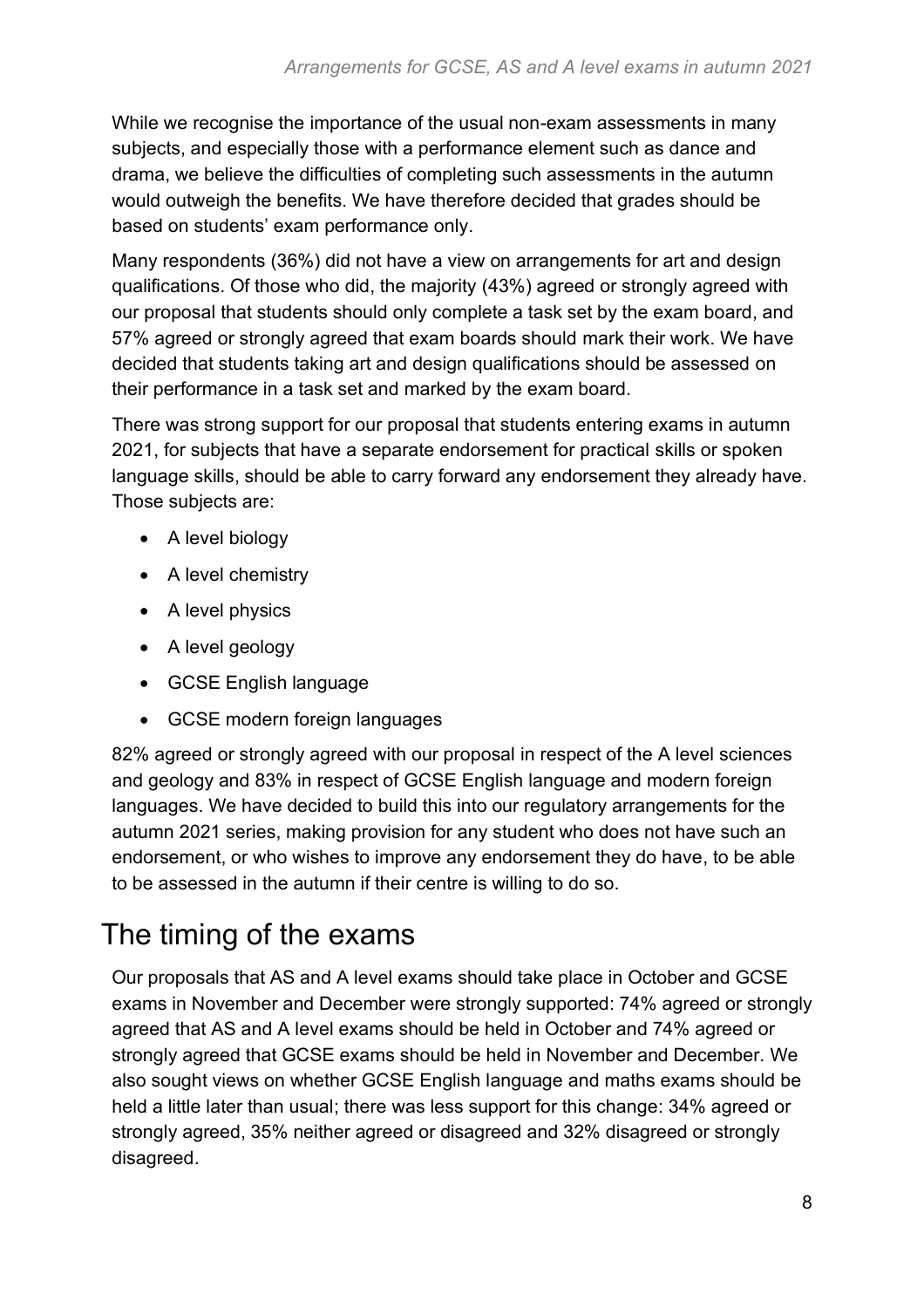We do not usually prescribe exactly when exams must take place; we require that GCSE, AS and A level exams must be held in May and June only, with provision for GCSE English language and maths exams in November.

We have decided to require that AS and A level exams must be held in October and GCSE exams in November and/or December 2021. This will allow the exam boards to set the exact timetable and to decide on the timing of GCSE English language and maths exams.

In light of concerns about students' readiness to take GCSE English language and maths exams in the autumn, and concerns about schools' and colleges' ability to manage large exam entries if public health safeguards remain in place, we will also make provision for the exam boards to offer exams in these subjects in January 2022 if they wish. We made the same provision for the current academic year, although the exam boards decided, having sought feedback from schools and colleges, not to offer exams at that time.

#### <span id="page-8-0"></span>Reviews of marking and appeals

We proposed that the usual arrangements for reviews of marking and appeals should be in place for the autumn 2021 series. There was strong support for this proposal – 88% agreed or strongly agreed. We have decided to implement this proposal.

#### <span id="page-8-1"></span>**Certificates**

We proposed that a student whose autumn 2021 grade was higher than their teacher-assessed grade should be able to ask their exam board to issue a replacement certificate showing the higher of the grades. There was strong support for this proposal – 86% agreed or strongly agreed. We have decided to require the exam boards to issue such certificates when requested by a student to do so.

We also proposed that such provision should not be made for students who did not receive a teacher-assessed grade in 2021 but who received a grade in summer 2020. With the exception of the awarding organisations, the majority of responses from all types of respondent groups opposed this proposal. Overall, 25% agreed or strongly agreed with our proposal, 17% neither agreed or disagreed and 58% disagreed or strongly disagreed with our proposal.

Had the exams taken place this summer, students who had a grade from summer 2020 and who took exams in summer 2021 would not have been able to receive a replacement certificate to show the better of the summer 2020 and the summer 2021 grade. Similarly, students who received a grade in summer 2020 and who have reentered the qualification for summer 2021 will not receive a replacement certificate if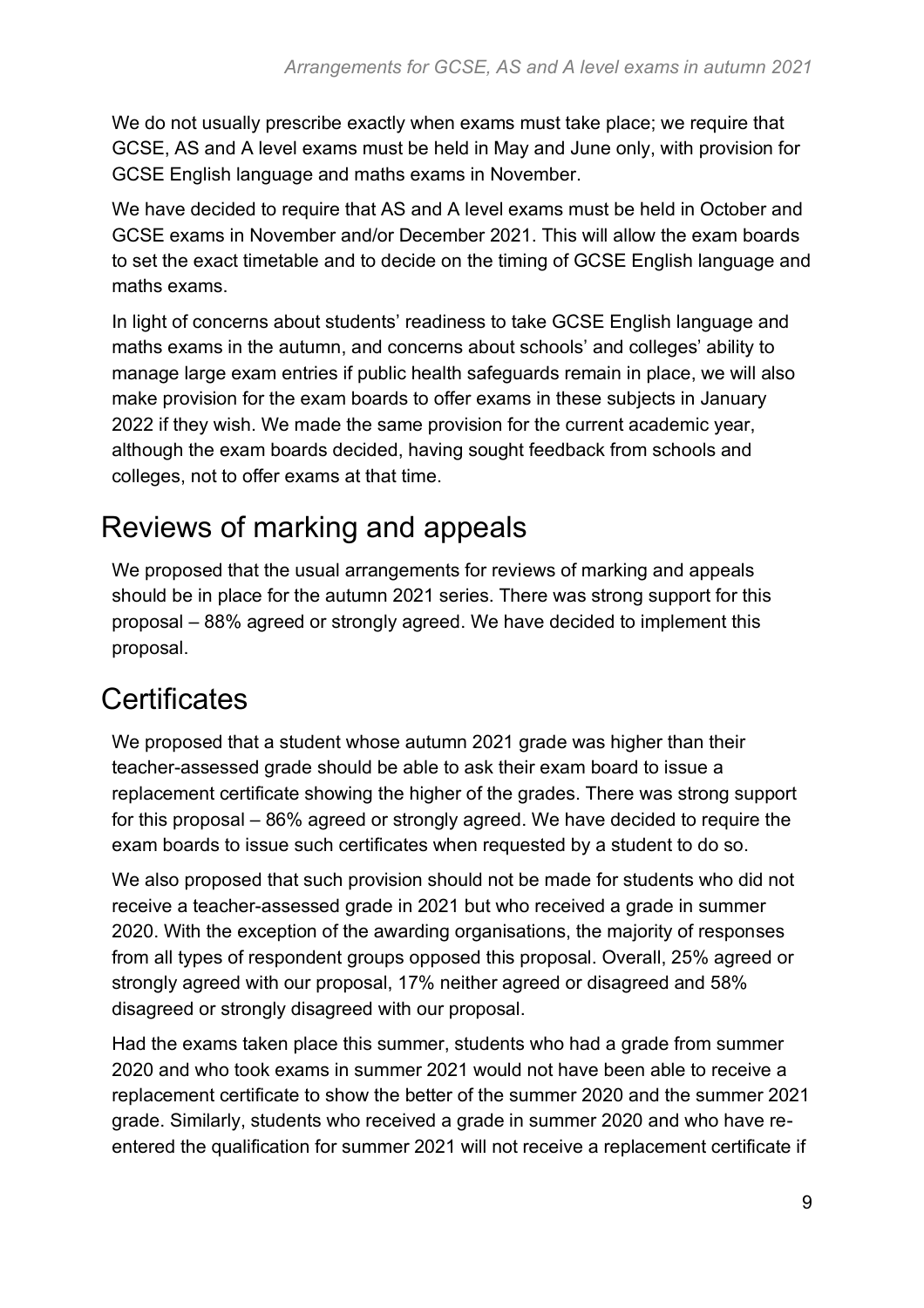they achieve a higher grade this summer. Exam certificates are designed to show the results from one exam series. We viewed the autumn 2020 exams as a part of the exceptional arrangements for issuing grades in summer 2020 and we will do the same for 2021. We have therefore decided not to require the exam boards to issue replacement certificates to students who have a grade from summer 2020 and who achieve a higher grade in the autumn 2021 exams.

## <span id="page-9-0"></span>AEA and Project qualifications

We sought views on our proposal that we should not introduce any new regulatory requirements in respect of AEA and Project qualifications, because our rules do not prescribe when AEA exams can be offered nor when projects can be submitted. Most respondents neither agreed nor disagreed with our proposal (61% in respect of the AEA and 60% in respect of Project qualifications). The majority of respondents who had a view agreed or strongly agreed with our proposal (30% in respect of the AEA and 33% in respect of project qualifications). We have decided not to make any changes to the regulatory requirements for either of these qualifications.

#### <span id="page-9-1"></span>Equality impact assessment

The majority of respondents (73%) did not identify any impacts of our proposals that would negatively affect students because of their protected characteristics that we had not already recognised. Respondents who identified impacts raised a range of issues and possible mitigations. Some of these concerned factors beyond our control, such as support for students to help them catch up with their education and payment of entry fees. Some suggested that, to avoid further disadvantaging certain groups of students, there should be no exams in the autumn. Others argued that students would best be served if the full range of exams was available.

Similarly, there were mixed views about the impact on students if the exam arrangements were different to usual, for example if information was provided in advance about the topics that would be covered in the exam questions. Some thought this would advantage students who had access to a private tutor and disadvantage students who were already most disadvantaged. Others suggested such adaptations would make the exams fairer for all. Some suggested that information about the exam topics should be provided to some students, for example those whose education had been most affected by the pandemic, but not to others.

Many of the comments raised concerns about private candidates, highlighting that disabled students might be disproportionality represented among this group of students, and that students taking community languages often entered as private candidates and were disproportionately black and minority ethnic students. Respondents were mainly concerned about such students having the opportunity to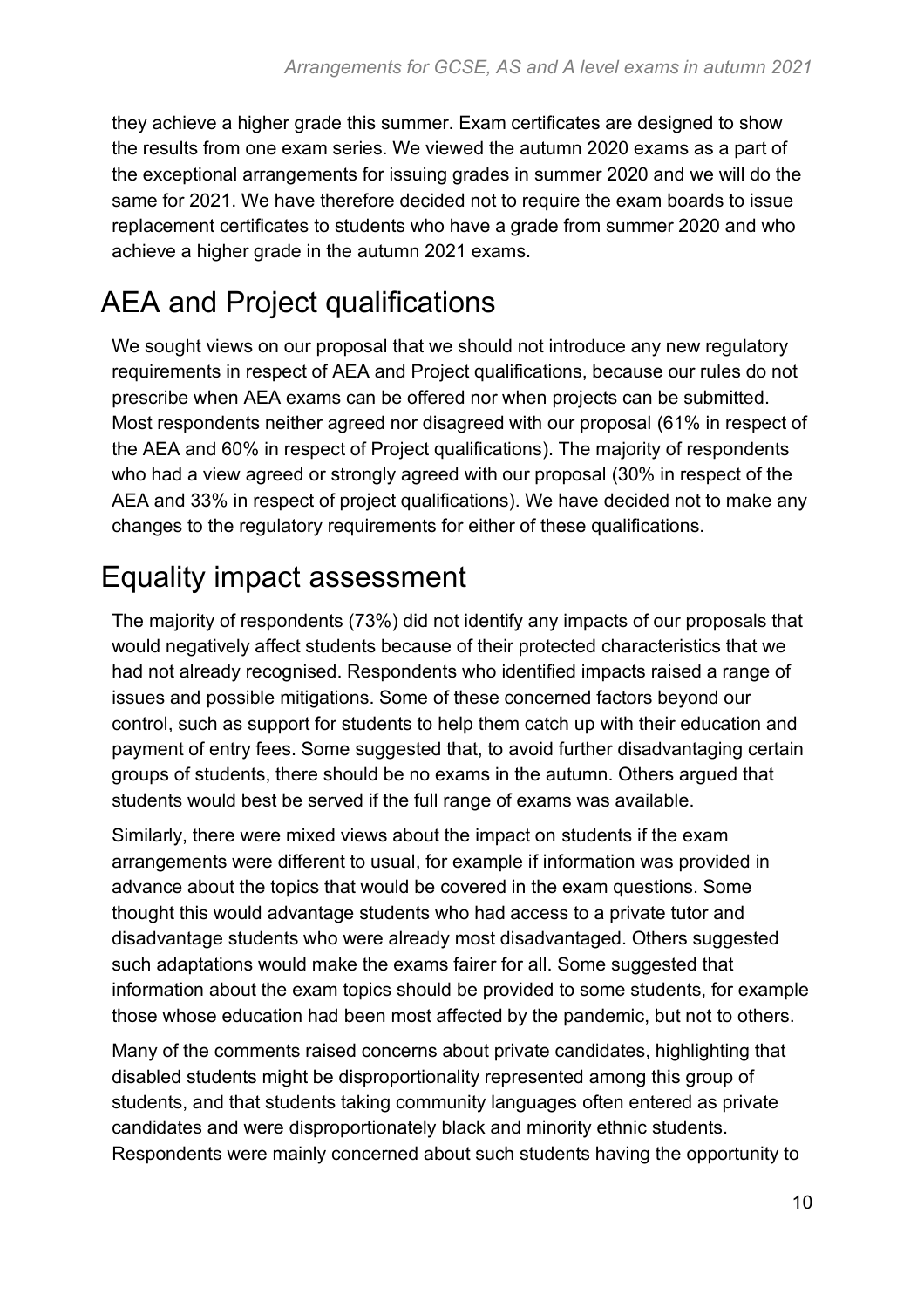take exams in the autumn, as they might find it difficult or impossible to obtain a teacher-assessed grade in the summer.

We had regard to the issues raised as we made our decisions.

#### <span id="page-10-0"></span>Regulatory impact assessment

The costs to schools and colleges and to exam boards of an autumn exam series were raised by many respondents. Others also raised concerns about the costs to students, for example, of purchasing revision materials, travelling to exam venues and of the entry fees. Non-monetary costs were also raised by some respondents who were concerned about the health and well-being of teachers and students.

Some respondents noted that many of the costs associated with an exam series, whether incurred by a school or college or by an exam board are fixed costs that do not vary even though the number of candidates entering the exams is very low, for example invigilation costs and the costs associated with writing and distributing exam papers. The possibility of reducing costs for schools and colleges by running the exams through regional hubs, rather than in individual centres, was raised as one potential mitigation.

Some respondents were concerned that the cost to exam boards of an autumn series would be taken into account by the boards when they decided whether they could reimburse schools and colleges for any proportion of the fees paid for summer 2021 entries and, if so, the size of any rebate – to the detriment of schools and colleges.

There is no question that it will be costly for exam boards, in particular, to run an autumn series for what will likely be a very small number of candidates. We have taken these costs into account when taking our decisions.